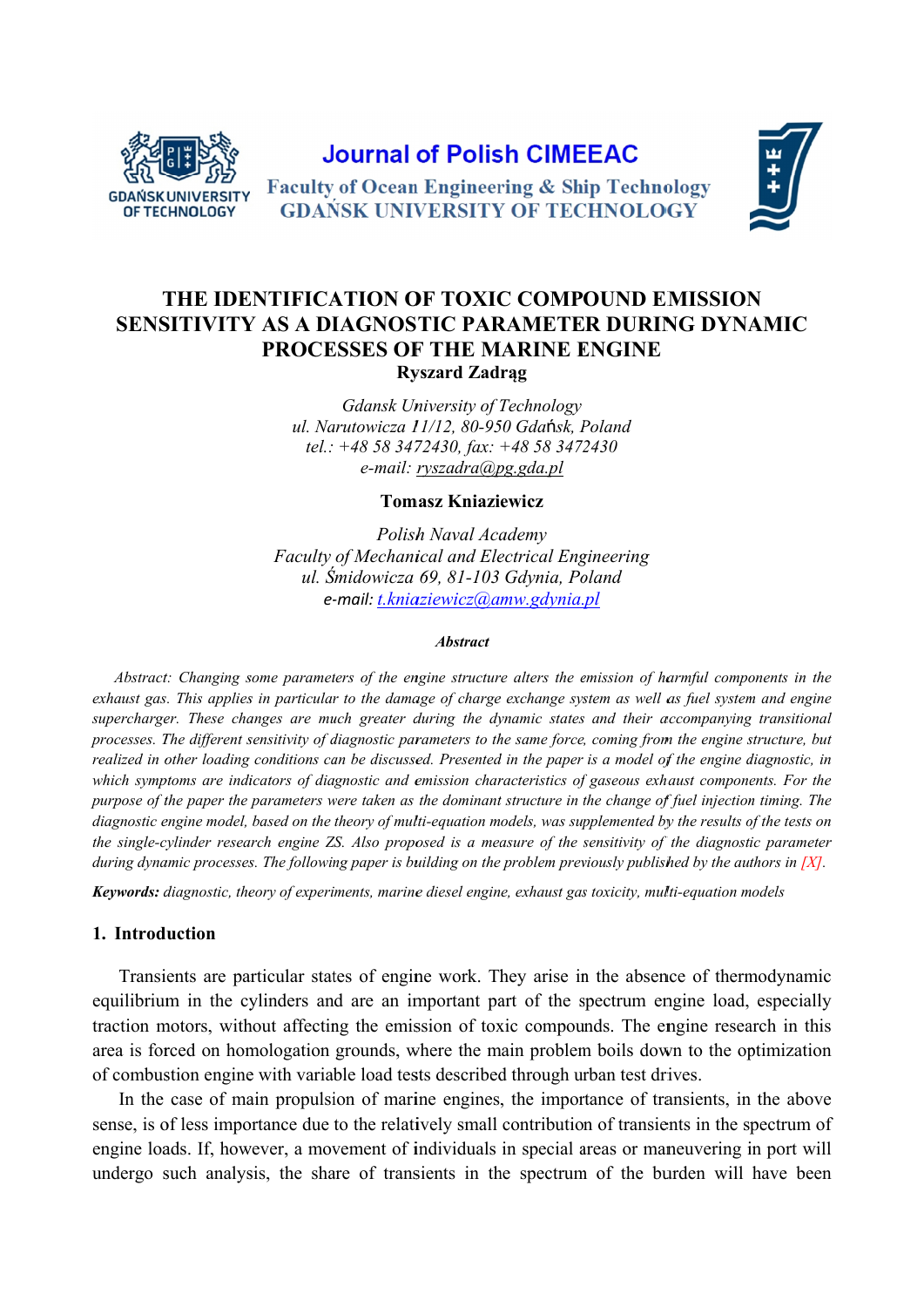growing significantly and is worth separate consideration. In proportion to this growth increases the emission of toxic compounds caused by the impact of these states. It should be explained by the fact that the transient states are disrupting the thermodynamic equilibrium of the cylinder which occurs during fixed loads. It also disrupts the combustion process by temporary changes, primarily, in the stream of fresh load delivered to the cylinder, but also the volume of delivered fuel. Thus the fuel-air relation changes temporarily, which results in changes to the excess air number, which leads to heightened emission of combustion products created by the local oxygen deficiency. Another consequence of a raised amount of CO and unburned hydrocarbons is the lowered combustion temperature which decides the lowered nitric oxide emission.

As it is, the leading factor deciding the value of toxic compound emissions coming from the transient states is, above all, the value of extortion which causes these states. It isn't, however, the only factor. An additional factor forming the toxic compound emission values coming from the transient states that needs to be taken into consideration is the technical state of the engine. This state, described with the structure parameters, undergoes constant changes while the engine is in use, for which wear processes are responsible. This intensifies the changes in formation of toxic compounds during transient states, since these processes, despite their short duration, are so dynamic that the temporary concentrations of ZT largely exceed the value of the steady states. Therefore, it is expected that an engine with structure parameters modified due to wear will be more sensitive to the effects of transients and thus it will be easier to determine its technical condition [2,4]. At the same time, however, the problem of unambiguous identification arises, not for diagnostic parameters, but their sensitivity. This is of particular importance in the case of a large amount of research material, as well as high volatility of transients. Said sensitivity of the diagnostic parameter can be defined as the capacity of information and, thanks to it, the parameters that best describe the phenomenon can be specified.

The main parameter determining the correctness of the combustion process in ignition engines is the fuel injection timing. Even a small deviation results in significant changes of the main indicators in operation of the engine, including exhaust emission factors. In the case of classic engine design, "self-acting" change of the fuel injection timing is rather unlikely. However, in the modern constructions, where most of the control parameters are electronically controlled, a situation is possible that results in damage to the control system and the change of the injection timing settings.

The work is a continuation of issues discussed and published by the authors in [13]. Currently, the authors focus their attention on defining and testing information capacity of the diagnostic parameter, which is, as previously mentioned, indicators and characteristics of the emission of gaseous exhaust components. The analysis of this issue is based on the results of the experiment conducted on an experimental engine, as well as transient modeling using multi-equation models that have been built based on the results of this experiment. Used here is the fundamental advantage of multi-equation models, which is the ability to saturate the structure of the models with data from an empirical experiment.

# **2. The study of dynamic processes of the engine fuel supply system using the multi-equation models**

The subject of the study was the fuel supply system (fuel injection timing) of a single-cylinder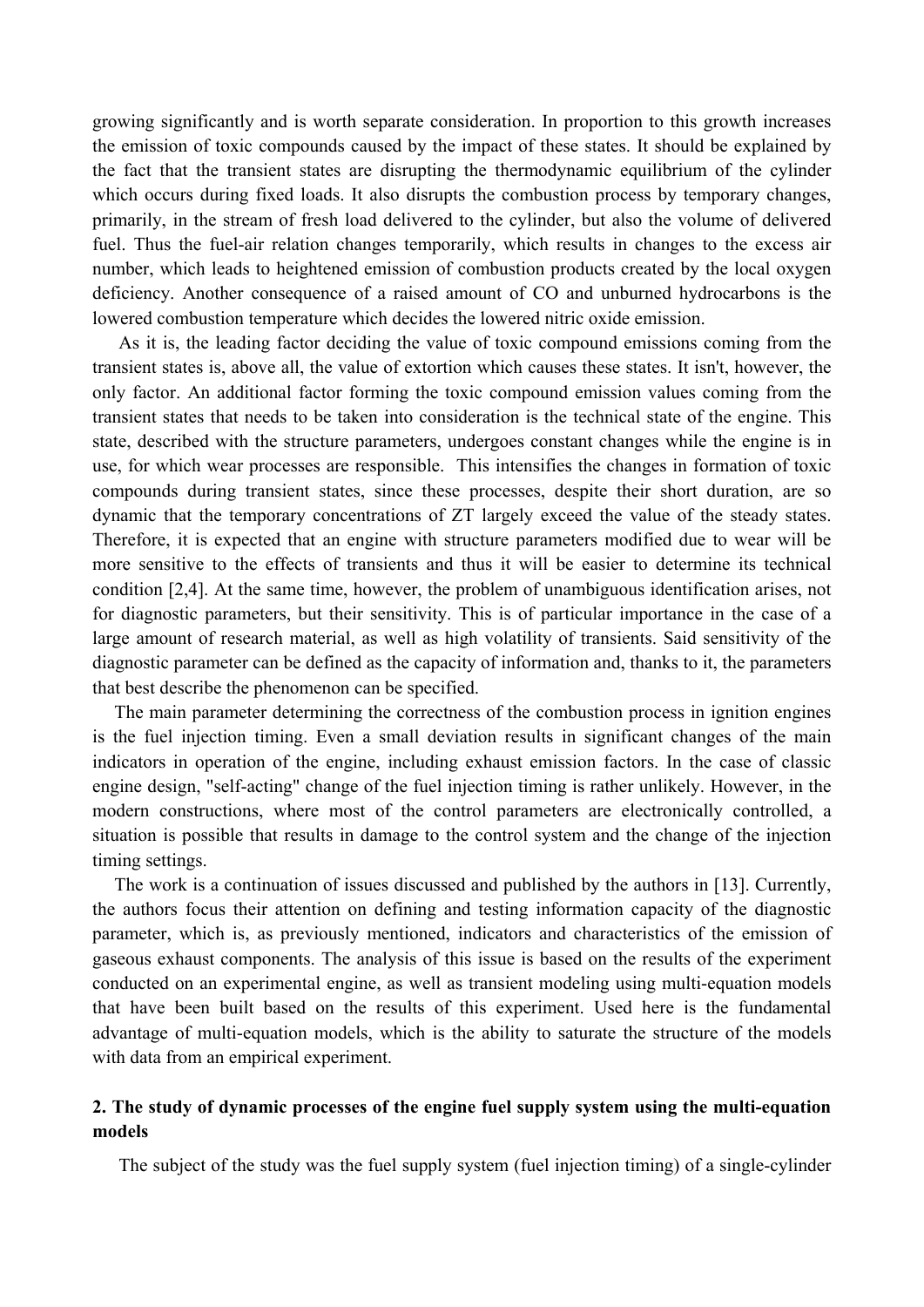research engine 1-SB installed in the Laboratory of the Exploitation of Marine Power Plants at the Naval Academy [10]. The experimental material was collected in accordance with a complete trivalent plan [12]. The implementation of individual measuring systems (measuring points) of the above-mentioned plan of the experiment was carried out using a programmable logic controller, allowing for a high reproducibility of dynamic processes. The duration of the dynamic process was an interval between the onset of distortion of the injection system components and the restabilization of output quantities. This timing was chosen experimentally and it amounted to about 106 seconds.



Fig.1. The implementation scheme of the research program

In order to identify the impact of the technical condition of the fuel supply system on the parameters of engine power during dynamic processes, sets of input parameters (parameters asked) and the size of the output (observed parameters) were defined. For the purposes of this paper, a set of input values X was limited to three elements, ie .:  $x_1$  - engine speed n [rev / min];  $x_2$  - engine torque  $T_{tq}$  [N·m];  $x_3$  - fuel injection timing  $\alpha_{ww}$  [°OWK]. The study was conducted in accordance with the adopted complete plan, for three values of speed, ie .: 850, 950 and 1,100 [rev / min]. For each speed, torque  $T_{ta}$  was increased, thereby causing the transient, respectively for the load 10, 20, 30, 50, 70 [Nm]. In the case of rotational speed of 850 rev / min, in fear of a large motor overload, a load of 50 and 70 Nm was abandoned. Similarly, this was done for the speed of 950 rev / min and a load of 70 Nm. Fuel injection timing was changed by  $\pm$  5°OWK, yielding three values, ie .: the nominal value  $- N$ , accelerated angle  $- W$ , delayed angle  $- P$ . This resulted in 36 repetitive transients. The graphic interpretation of the test program is shown in Fig. 1.

Similar was the treatment of a set of output quantities  $Y$ , limiting the number of its elements to just the primary toxic compounds in the exhaust manifold:  $y_l$  - the concentration of carbon monoxide in the flue gas exhaust manifold  $C_{CO}$  [ppm];  $y_2$  - the concentration of hydrocarbons in the exhaust manifold  $C_{HC}$  (k) [ppm];  $y_3$  - the concentration of nitrogen oxides in the flue gas exhaust manifold  $C_{NOX}$  [ppm],  $y_4$  - exhaust gas temperature  $t_{sp}$  [°C],  $y_5$  - excess air ratio  $\lambda$ .

As previously mentioned, a detailed analysis of dynamic processes was used for the measurement data obtained during the active experiment. It allowed to build the multi-equation model, with the obvious assumption that process changes in exhaust emissions occur at a time,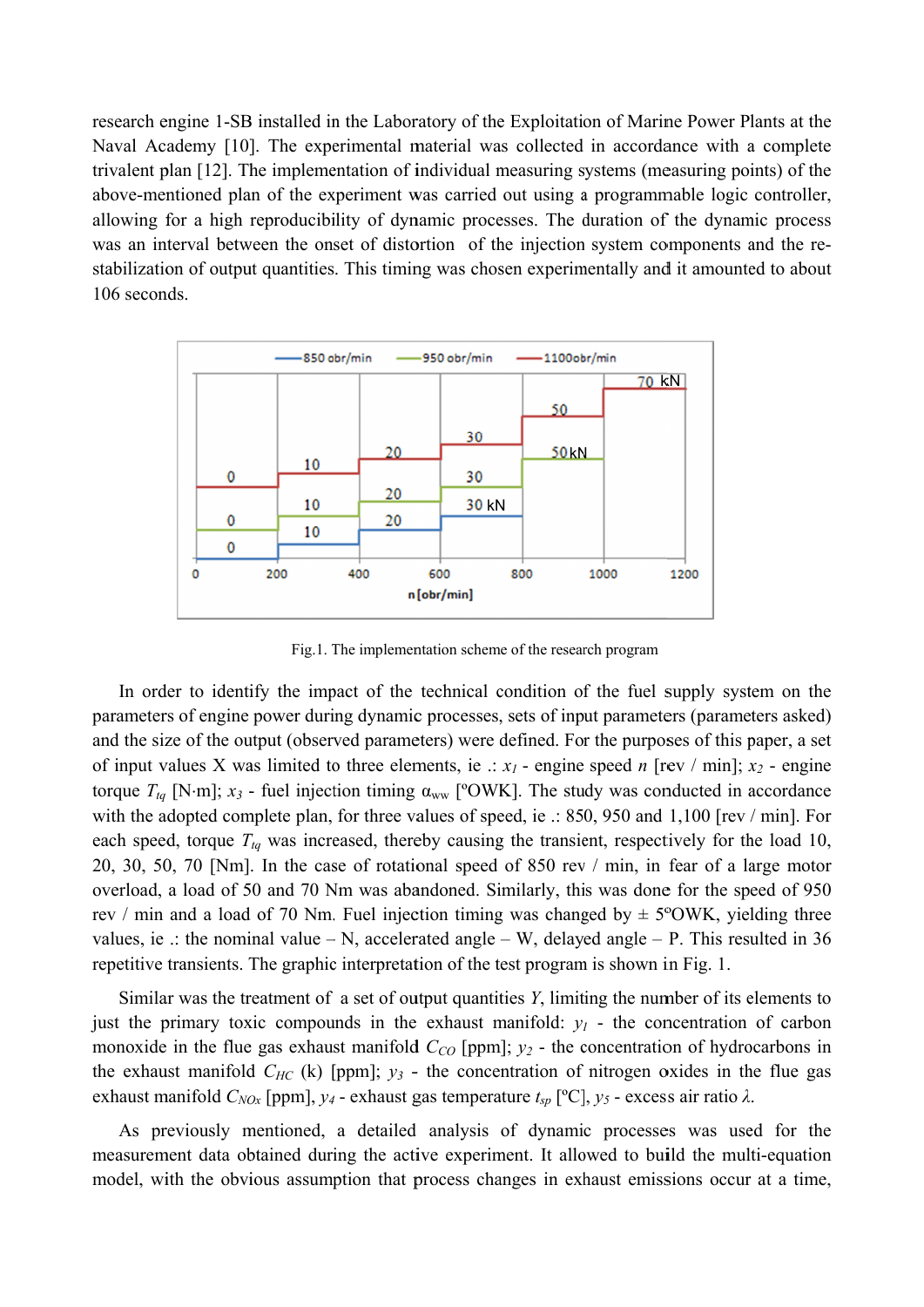which means it has dynamics. Therefore, the multi-equation model can be described using a system of linear difference equations. Taking into consideration the amount of times the structure of the multi-equation models  $\lceil 6,7,8,9,10,11,12 \rceil$  was presented by the authors in their previous works, it was decided to omit it and have their attention focused on the analysis of results obtained using these models.

Statistical identification, of both empirical and model data, was made using GRETL [1]. Estimation of coefficients in the equations of individual output variables was performed using the least squares method and it had to verify the relevance of its parameters, resulting in the rejection of insignificant values, which in turn led to a significant simplification of models. As a measure of strength and direction of the correlation between the examined variables (*Y*, *X*) the Pearson correlation coefficient (1) was adopted:

$$
r_{yx_k} = \frac{\sum_{i=1}^{N} (x_{ik} - \bar{x}_k)(y_i - \bar{y})}{\sqrt{\sum_{i=1}^{N} (x_{ik} - \bar{x}_k)^2 \sum_{i=1}^{N} (y_i - \bar{y})^2}}
$$
(1)

where:

 $r_{y x_k}$  – the correlation coefficient between the dependent variable (output) *Y* and the explanatory variable (input) *Xk*,

 $x_{ik}$ ,  $y_i$  - i-th observation of variables, respectively,  $X_k$ , and *Y*,

 $\bar{x}_k$ ,  $\bar{y}$  - mean values of variables, respectively,  $X_k$ , i  $Y$ ,

N – number of observations.

The values of the correlation coefficient  $r_{y x_k}$  are in the  $\langle -1, 1 \rangle$  range, whose sign indicates the direction of correlation, while the absolute value  $|r_{\nu x_k}|$  shows the strength of this relation.

Correlation coefficients  $r_{y x_k}$  between the variable *Y* and the variable  $X_k$  form a vector of correlation coefficients  $\mathbf{R}_0$ , while correlation coefficients  $r_{y_kx_s}$  form a matrix of correlation coefficients  $\mathbf{R}$  between explanatory variables  $(X_k, Y_s)$ :

$$
\boldsymbol{R}_{0} = \begin{bmatrix} r_{yx_1} \\ r_{yx_2} \\ \vdots \\ r_{yx_K} \end{bmatrix}_{K \times 1}, \quad \boldsymbol{R} = \begin{bmatrix} r_{x_1x_1} & r_{x_1x_2} & \cdots & r_{x_1x_K} \\ r_{x_2x_1} & r_{x_1x_2} & \cdots & r_{x_2x_K} \\ \vdots & \vdots & \ddots & \vdots \\ r_{x_Kx_1} & r_{x_Kx_2} & \cdots & r_{x_Kx_K} \end{bmatrix}_{K \times K}
$$

Analysis of vector values of correlation coefficients  $R_0$  for individual dependent and explanatory variables provides interesting observations, and so in the case of equations describing the changes in carbon monoxide and hydrocarbons, they depend significantly on the excess air ratio λ ( $y_5$ ), a parameter directly associated with a structure parameter, which was fuel injection timing (*x3*). Both CO and HC significantly depend on one another. Furthermore, in the case of CO, speed has a greater impact, whereas in the case of HC it is the load, which seems to be logical keeping in mind the creation processes of the compounds in the cylinder.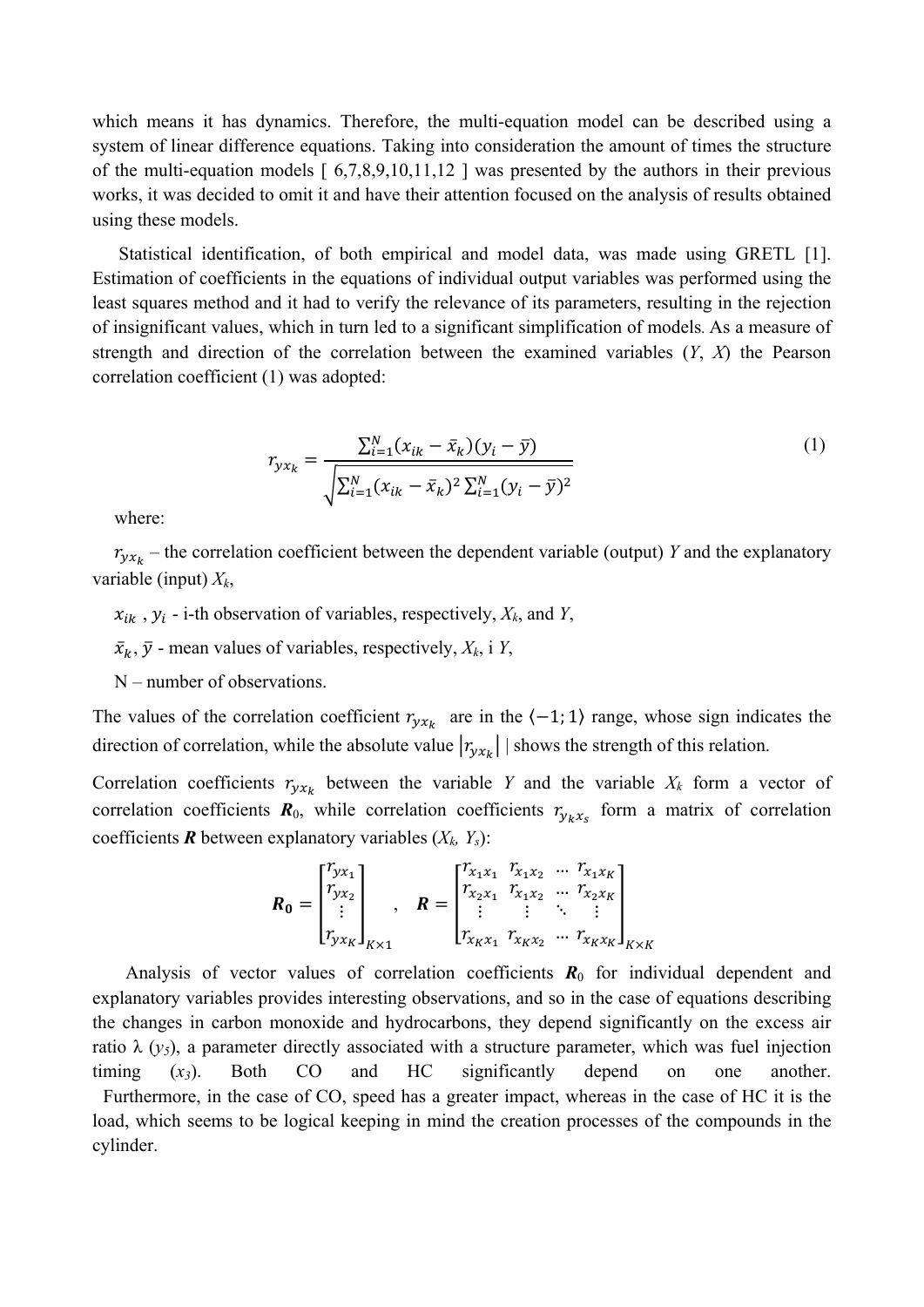Specific relations, along with the study of fitting the model to the values obtained as a result of the experiment on the engine are described in detail in [13].

The presented analysis of the test results highlights a significant advantage of multi-equation models, i.e. the possibility of multi-output size analysis in the case where these values are in mutual correlation. Analysis of these relations in a single model reflects reality more accurately (because there are obvious interactions between, for example, CO and HC and, for example, λ) and thus allows for a wider interpretation of a given problem.

Despite the obvious advantages, multi-equation models do not provide direct information as to the quality of the changes, in the presented case, the change in the concentration of individual toxic compounds due to changes in the fuel injection timing. Only juxtaposing of waveforms of the experiment, or analysis of the obtained models, gives a picture of the phenomenon. Nonetheless, the analysis remains difficult due to the similarity, irrespective of the value of extortion, of transient waveforms.

In this case, it is desirable to use criteria which would be helpful in objectively assessing the comparative concentrations or emissions from transients. The use of evaluative indicators is one of the methods commonly used in such cases. The basic and most commonly used evaluative indicator is an hourly emission of the individual components of toxic fumes. Its use in the analysis of transients has been presented in [5,13]. However, the above method has a major drawback, namely it averages the results. This is particularly evident with a poor selection of analysis time, or the amount of the test phases - in a test with a small number of phases the averaging is high, while using a multiphase test (a substantial number of tests), the results are affected by information noise.

 As mentioned previously, concentrations of individual toxic compounds coming from transients are characterized by a certain regularity and repetitiveness, and therefore it was necessary to find a tool that would be deprived of the disadvantages of the above-mentioned indicators, while being able to describe in an accurate and objective way the nature of changes in individual concentration of the compounds toxic. It seems that to analyze the correlation of individual transients is such a method. In this method, the correlation between the tested transient and the transient adopted as a model describing the phenomenon is determined. The analysis of the correlation function allows to specify the degree of correlation, and its character. Analyzing the function, conclusions can be drawn about the components of the mentioned character of the transient, namely the participation and intensity of each of its phases.

 One of the methods for the selection of explanatory variables (values of input variables of the experiment design) for the model, based on values of correlation coefficients, is the Hellwig method of capacity information indicators [13]. This method involves selecting such a combination of variables for which information capacity is the greatest, and assume all potential explanatory variables as information storage media. The experiment design system itself imposes an adequate number of possible combinations, in this case, with three sizes of input adopted,  $K = 3$ ( $x_1$  - engine speed n [rev / min];  $x_2$  - engine torque  $T_{tq}$  [N·m];  $x_3$  - angle fuel injection timing  $\alpha_{ww}$ [ºOWK]) will be:

$$
L(K) = 2^K - 1 \tag{4}
$$

The following combinations are created (for each dependent variable - output):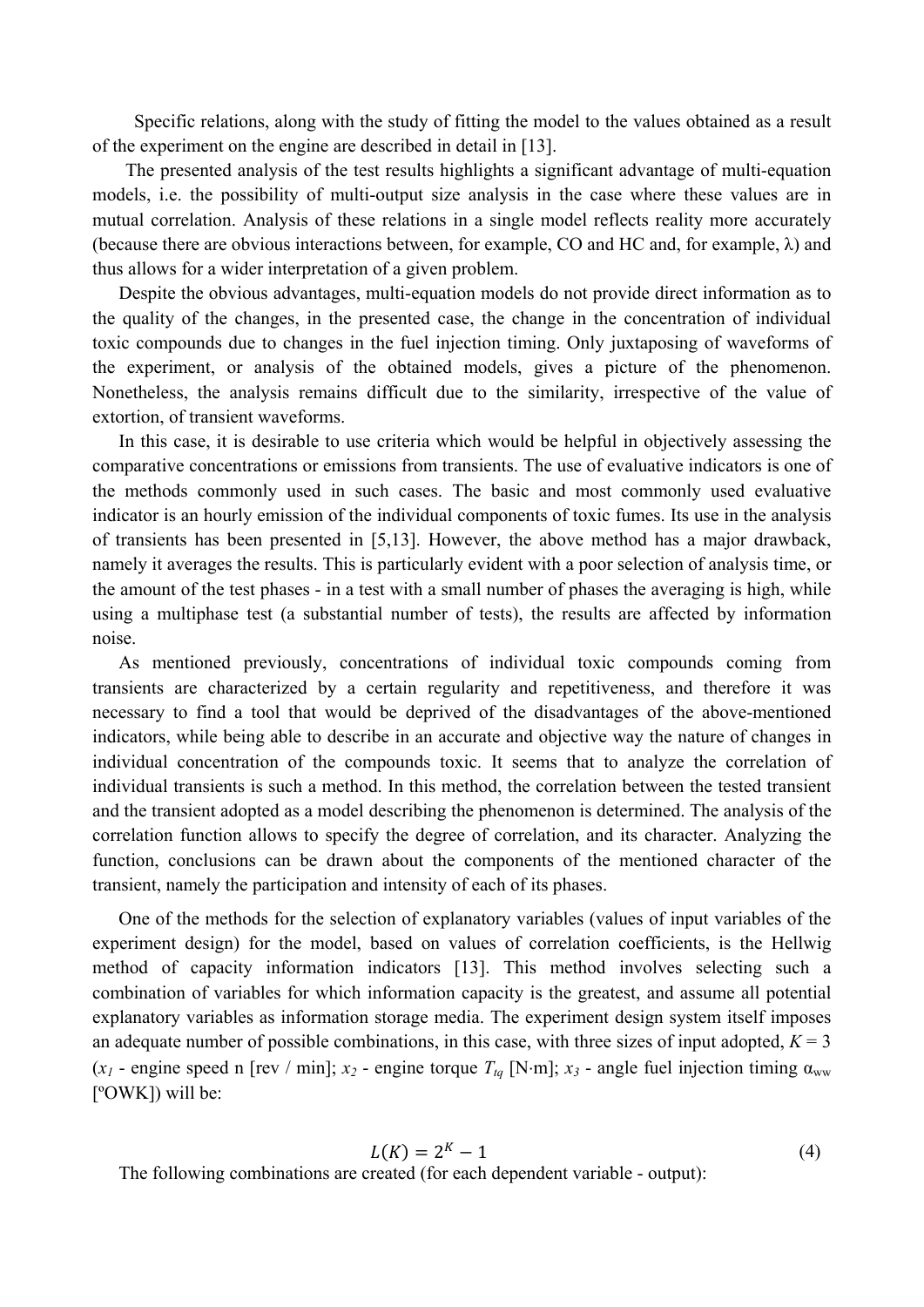- single-element:  $C_1 = \{X_1\}$ ,  $C_2 = \{X_2\}$ ,  $C_3 = \{X_3\}$ ,
- two-element:  $C_4 = \{X_1, X_2\}, C_5 = \{X_1, X_3\}, C_6 = \{X_2, X_3\},$
- three-element:  $C_7 = \{X_1, X_2, X_3\}$ .

For each of the above-described combinations, individual index of information capacity  $h_{m x_k}$  is defined for the variable  $X_k$  in the m-th combination of variables:

$$
h_{mx_k} = \frac{r_{yx_k}^2}{1 + \sum_{\substack{k,s \in K_m \\ k \neq s}} |r_{x_k x_s}|}
$$
(5)

where:

 $r_{v x_k}$  - the coefficient of correlation between the dependent variable *Y* and explanatory variable  $X_k$  (correlation coefficient matrix  $\mathbf{R}_0$ ),

 $r_{x_k x_s}$  - the coefficient of correlation between the explanatory variables (correlation coefficient matrix **R**),

*m* - the number of combinations,

 $k$  - the number of explanatory variable  $X_k$ , for which the index of individual capacity information  $h_{m x_k}$  is calculated.

The next step of the Hellwig analysis is to calculate, for each combination of integral capacity indicator, *Hm*

$$
H_m = \sum_{k \in K} h_{m x_k} \tag{6}
$$

 The highest value of this indicator is the criterion for selecting the appropriate combination of explanatory variables. In view of the substantial amount of empirical material in the following analysis of variation of the information capacity was limited to a single engine speed, i.e.  $\therefore$  n = 1100 [rev / min].

Of course, taking into account the purpose of analysis, ie.: the identification of the sensitivity of diagnostic parameters, namely the concentration of various exhaust gas components (but the air ratio and the temperature of the exhaust was also considered), on the parameter changes of the structure which was injection timing. Analyzed with particular attention were the combinations of input parameters which include a structure parameter. Those structures are C3, C5, C6 and C7.

The highest values of the  $H_m$  index were observed for the excess air ratio  $\lambda$ , then for the concentration of carbon monoxide (CO) and unburnt hydrocarbons (HC). The lowest  $H_m$  values were for NOx.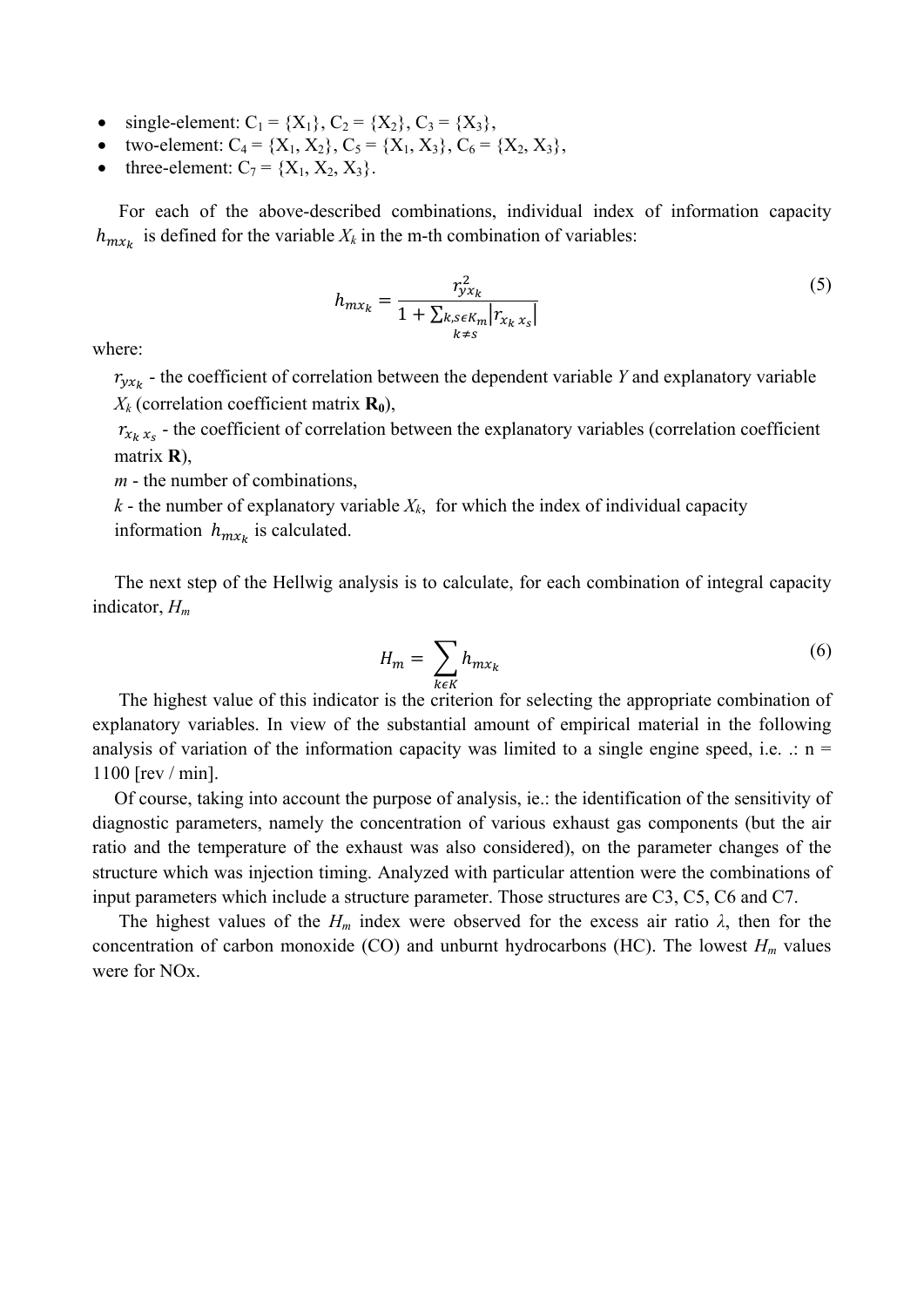

Fig. 2. The indicator values of information capacity  $H_m$  for CO and transient with  $n = 1100$  rev / min and load change from  $T_{tq} = 0$  Nm to  $T_{tq} = 70$ : P - delayed injection timing, C1 – C7 - combinations of explanatory variables

It should be noted that there is a occurring regularity, namely the higher value of the  $H_m$  index observed for delayed fuel injection angle (22 ºOWK), which of course has its substantive justification, since the late injection angle significantly affects the change in combustion conditions. Firstly, the value of the excess air ratio is reduced, which in turn results in the formation of products of incomplete combustion and, therefore, increases the concentration of CO and HC.



Fig. 3. The indicator values of information capacity  $H_m$  for HC and transient with  $n = 1100$  rev / min and load change from T<sub>tq</sub> = 0 Nm to T<sub>tq</sub> = 70: P - delayed injection timing, C1 – C7 combinations of explanatory variables

A correct estimation of the model is proved by an inverse correlation, both in the case of the excess air ratio and the NOx, because the local oxygen deficiency is a factor in reducing the concentration of this compound.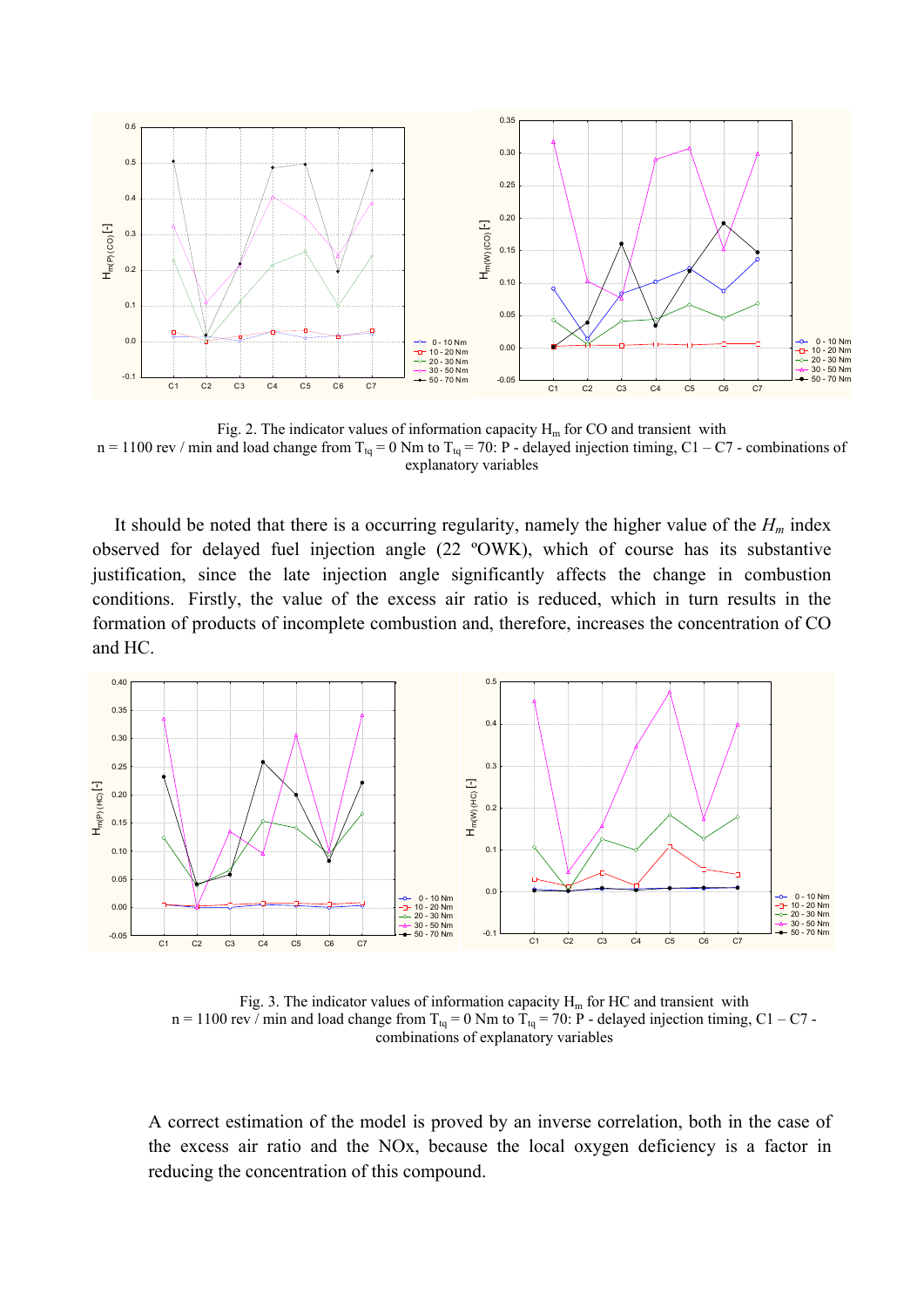

Fig. 4. The indicator values of information capacity  $H_m$  for  $NO_x$  and transient with  $n = 1100$  rev / min and load change from T<sub>tq</sub> = 0 Nm to T<sub>tq</sub> = 70: P - delayed injection timing, C1 – C7 combinations of explanatory variables

The largest  $H_m$  index value mainly appear in the combination of  $C_5$ , which binds together the engine speed (*x1*) and a structure parameter of the engine, which was the changed fuel injection timing  $(x_3)$ , both the accelerated and delayed fuel injection. Slightly smaller  $H_m$  index values appear for a combination of  $C_7$ , which combines three input quantities of the experiment design.



Fig. 5. The indicator values of information capacity  $H_m$  for  $\lambda$  and transient with  $n = 1100$  rev / min and load change from  $T_{\text{ta}} = 0$  Nm to  $T_{\text{ta}} = 70$ : P - delayed injection timing, C1 – C7 combinations of explanatory variables

The analysis of the integral information capacity  $H_m$  index value not only provides the opportunity to correctly estimate the model (which is what its purpose in fact is), but thanks to this analysis, with a very large data set, it is possible, in addition to the specification of relevant variables, to determine the conditions under which these have the greatest impact on the test object. As observed during the experiment, the most impact, i.e. the largest increase in concentrations of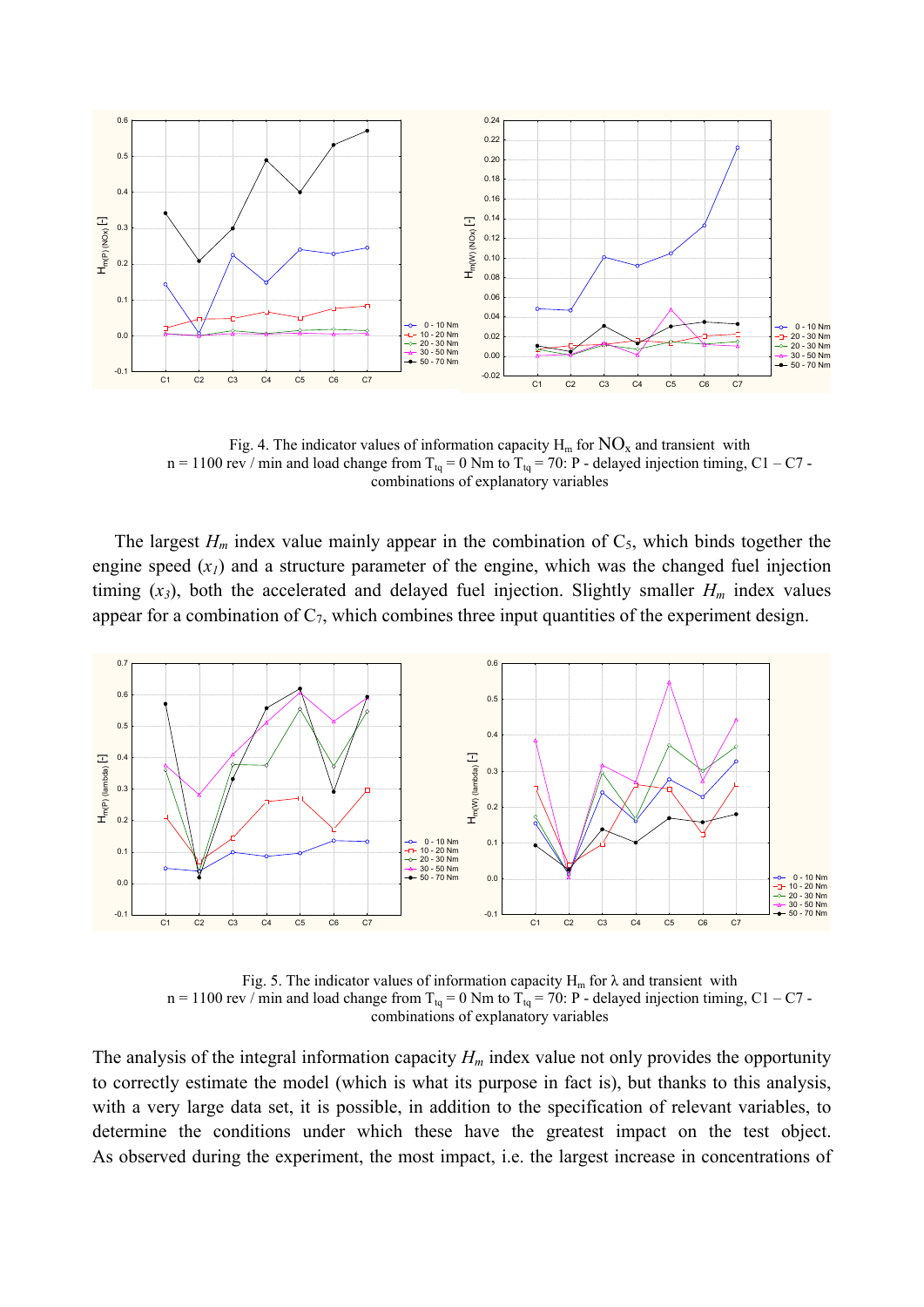ZT, occurred not at the highest input (the highest point), and with a transient caused by a load change from 30 to 50 Nm, which represents 0.7 torque.



Fig. 4. The concentration values of H<sub>m</sub> and CO for the transient, where n = 1100 rev / min and load change from T<sub>ta</sub> = 0 Nm to  $T_{tq}$  = 70 Nm:  $C_{HC(N, W, P)}$  – HC concentration,  $C_{CO(N, W, P)}$  – CO concentration for (N) nominal, (W) accelerated, (P) delayed injection timing

Graphic portrayal of the correlation analysis is a scattering diagram presented in Fig. 4, which shows a linear correlation function of the concentration of unburned hydrocarbons HC at an early injection timing angle (30 ºOWK - red) to the nominal injection timing (26 ºOWK) where the correlation coefficients were, respectably, HC -  $r = 0.75$ , CO -  $r = 0.73$ . Green represents the HC concentration correlation function at a delayed angle (22 ºOWK), also with respect to the nominal injection timing. The correlation coefficient in this case was lower and amounted to  $r = 0.59$ . Smaller values of the correlation coefficient are influenced by the scattered points around the correlation function, which indicates an unstable transient process (fitting the multi-equation model is, even in this case, significant, because the greatest residual value is 60 ppm).

If the correlation coefficient for the concentration of CO at a delayed angle was  $r = 0.74$ , while its higher values were influenced by the higher, compared to HC, density of points around the correlation function. In addition, worth noting is the very similar (twin) nature of the distribution of data points obtained in the course of the transient .

## **3. Summary.**

During the making of this paper, the following conclusions were reached:

multi-equation models give well fitted results to the empirical data,